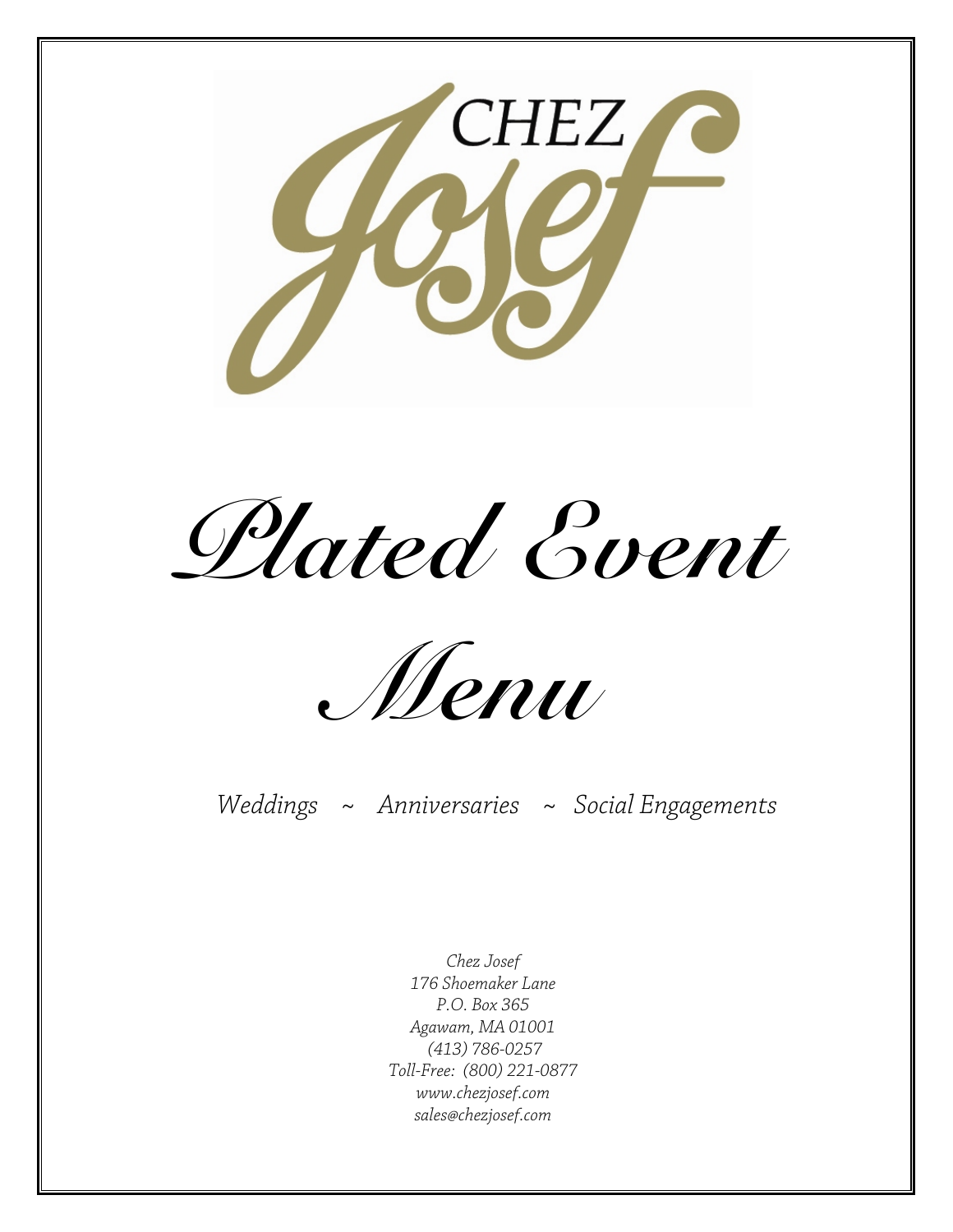# Complimentary Social Hour Hors D'oeuvres

Fresh Vegetable Crudities and Appropriate Dips

# Choice of Appetizer or Soup

#### **Appetizer**

Chilled Fresh Fruit Garnished with Seasonal Berries Fresh Pineapple Supreme Gondola of Melon (in season) Fruit Sorbets: Lemon, Raspberry, Kiwi, Peach or Strawberry

# Hot Soups

\* Cajun Gumbo Chicken Rice \* Cream of Broccoli \* New England Clam Chowder Minestrone \* Pasta Fagiole Tortellini French Onion au Gratin \* Cream of Wild Mushrooms

# **Chilled Soups**

Fruit Soup: Strawberry, Peach, or Strawberry-Banana Honeydew Mint Twin Melon Soup Vichyssoise Gazpacho

\* Denotes Soups That May be Presented in a Bread Bowl \$1.95

# Salad

Fresh Mixed Garden Salad

Served with Your Choice of Two Dressings: Italian, Poppyseed, Russian, Lemon Thyme, Parmesan Peppercorn, Ranch, French, Honey Dijon, Bleu Cheese, Balsamic or Raspberry Vinaigrette

Entrees Accompanied by an Assortment of Fresh Breads

# Entrees: Poultry

| Broiled One-Half Chicken, Maitre d'Hotel        | \$38.15 |
|-------------------------------------------------|---------|
| Chicken Supreme                                 | \$41.75 |
| Chicken Marengo                                 | \$41.75 |
| Chicken au Pommes                               | \$42.20 |
| Chicken Champignon                              | \$42.20 |
| Chicken Mandarin                                | \$42.20 |
| Chicken Cape Cod                                | \$42.20 |
| Chicken Florentine                              | \$42.20 |
| Chicken Kiev                                    | \$42.20 |
| Chicken Veronique                               | \$42.20 |
| Apple & Sage Stuffed Chicken                    | \$42.20 |
| Sautéed Chicken Francaise                       | \$42.20 |
| Classic Chicken Marsala                         | \$42.20 |
| Chicken Piccata                                 | \$42.20 |
| Chicken Cordon Bleu                             | \$42.20 |
| Sweet Potato Encrusted Chicken Breast           | \$43.45 |
| Chicken Roulade, Mandarin or Florentine         | \$43.90 |
| Chicken Saltimbocca with Mushroom or Tomato     | \$43.90 |
| Chicken Duet ~ Please Select Two Styles:        | \$43.90 |
| Francaise<br>Piccata                            |         |
| Framboise Marsala                               |         |
| Veronique Sweet Potato Encrusted                |         |
| Rock Cornish Hen (Semi-Boneless Stuffed w/Rice) | \$43.90 |
| Chicken Oscar                                   | (MP)    |
| Chicken Wellington with Sauce Madeira           | \$44.90 |

# Meats

| Glazed Ham with Fruit Sauce                         | \$33.90 |
|-----------------------------------------------------|---------|
| Roast Beef with Sauce Bordelaise                    | \$43.00 |
| Roast Leg of Lamb Au Jus                            | \$43.00 |
| English Cut Prime Rib of Beef, Au Jus               | \$43.90 |
| Roast Prime Rib of Beef, Au Jus                     | \$44.75 |
| Broiled Filet Mignon of Beef:                       |         |
| Sauces for Steaks ~ Champignon, Marsala or Chasseur |         |
| 6 ounce (served with rice)                          | \$45.40 |
| 7 ounce (served with rice)                          | \$45.75 |
| 8 ounce                                             | \$46.20 |
| Delmonico Steak                                     | \$45.00 |
| New Strip Steak                                     | \$44.75 |
| Sauces for Steaks ~ Champignon, Marsala or Chasseur |         |
| Broiled Lamb Chops with Mint Jelly                  | \$45.15 |
| Roast Rack of Lamb with Mint Jelly                  | (MP)    |
| <b>Veal</b>                                         |         |
| Veal Cordon Bleu                                    | \$43.90 |
| Veal Francaise                                      | \$44.75 |
| Veal Marsala                                        | \$44.75 |
| Veal Piccata                                        | \$44.75 |
| Veal Duet ~ Please Select Two Styles:               | \$45.55 |
| Francaise, Marsala or Piccata                       |         |
| Veal Oscar                                          | (MP)    |
| Veal Saltimbocca                                    | \$45.55 |
|                                                     |         |

# Pork

| Roast Center Loin Mustard Herb Crust with Sauce Robert | \$41.75 |
|--------------------------------------------------------|---------|
| Stuffed Double Cut Rib Chop with Sauce Robert          | \$42.20 |

Broiled Veal Chop with Demi Glace Sauce (MP)

# Vegetarian

| Roasted Vegetable Napoleon                                | \$42.20 |
|-----------------------------------------------------------|---------|
| Accompanied with Pasta Pillows & Artichokes Francaise     |         |
| Portobello Mushroom Ensemble                              | \$42.20 |
| Pan-Fried Eggplant Rollatini                              | \$42.20 |
| Lentil Stuffed Pepper with Curried Rice Noodles - GF & DF | \$43.45 |

#### **Seafood**

| Baked Boston Scrod                                        | \$41.75 |
|-----------------------------------------------------------|---------|
| Stuffed Filet of Sole Almondine with Lemon Dill Sauce     | \$42.00 |
| Sole Francaise                                            | \$42.00 |
| Fresh Native Brook Trout with Lemon Beurre Blanc          | \$41.30 |
| Grilled Atlantic Swordfish with Lemon Dill Sauce          | \$44.25 |
| Baked Seafood Stuffed Shrimp with Drawn Butter (5 Shrimp) | \$45.00 |
| Pan Seared Salmon                                         | \$45.25 |
| Sauces for Salmon ~ Lemon Dill or Tropical Salsa          |         |
| Maple Glazed Salmon                                       | \$45 25 |

# Surf and Turf

| Prime Rib of Beef and A Jumbo Seafood Stuffed Shrimp | \$46.00 |
|------------------------------------------------------|---------|
| 7oz. Filet Mignon and A Jumbo Seafood Stuffed Shrimp | \$47.45 |
| 7oz. Filet Mignon and Coquille St. Jacques           | \$50.55 |
| 7oz. Filet Mignon with Grilled Swordfish             | \$51.70 |
| 7oz. Filet Mignon with Baked Lobster Tail            | (MP)    |
| 7oz. Filet Mignon with Pan Seared Salmon             | \$51.70 |

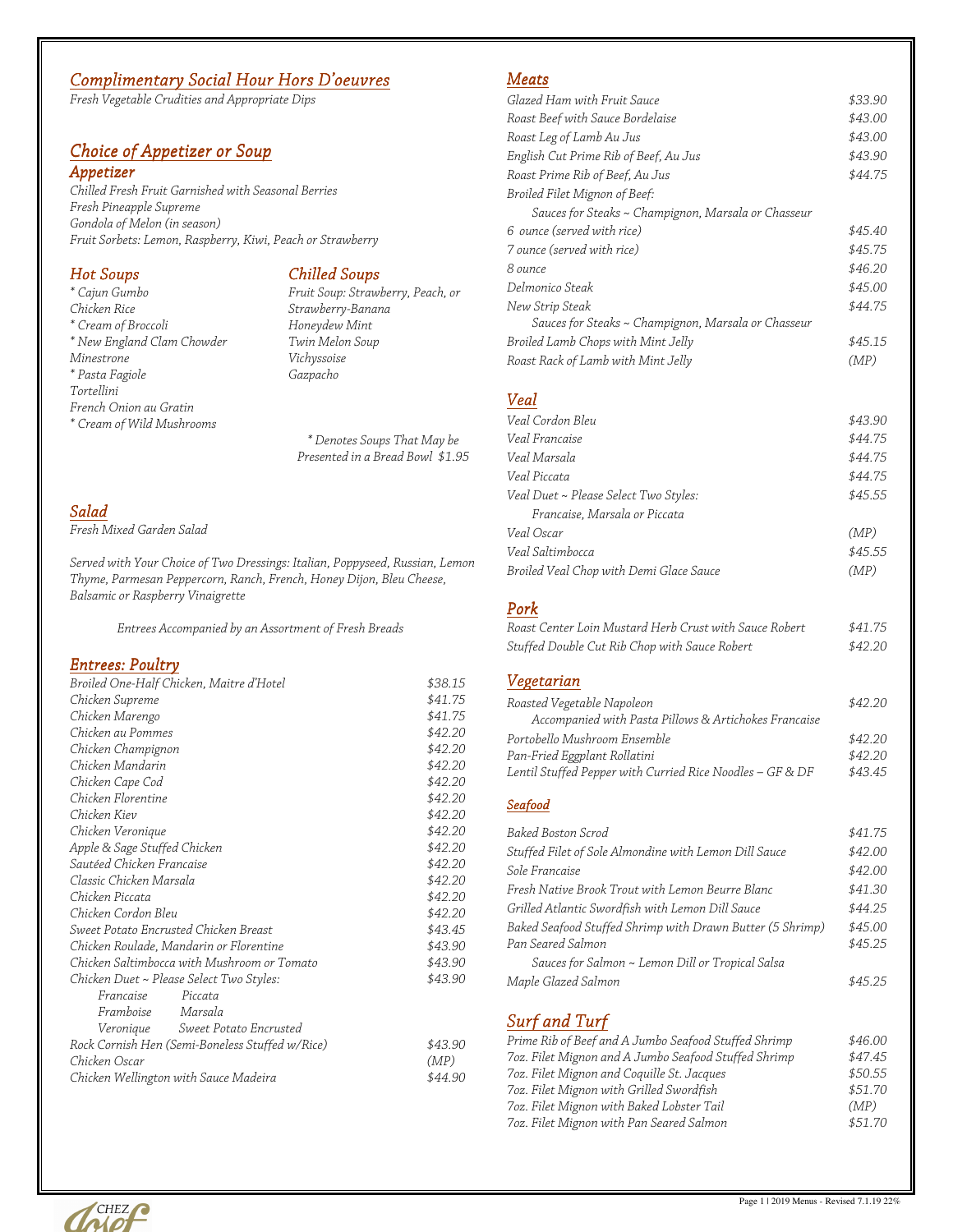## Starch (Please Select One)

Baked Potato with Sour Cream & Chives Sweet Potato Rosette Swiss Scalloped Potato Greek Rice Pilaf

#### Vegetables (Please Select One)

Acorn Squash Boat (Seasonal) Fresh Vegetable Medley Buttered Peas Parisian Calypso Glazed Carrots Zucchini & Mushrooms Marinara Carrots & Sugar Snap Peas Green Beans & Mushrooms Zucchini & Mushrooms Italian Style Cauliflower or Broccoli with Cheddar Cheese Asparagus (\$1.50 per person) Grilled Summer Vegetables (\$.95 per person) Caramelized Root Vegetables (\$1.25 per person)

Dessert (Please Select One)

All Chez Josef Ice Creams & Sorbets Are Homemade Ice Cream Cannoli with Hot Fudge Fudge Almond Glace Fudge Oreo Glace Black Raspberry Melba Ice Cream Pie Chez Josef's Famous Mud Pie Raspberry Cappuccino Pie Grasshopper Ice Cream Pie Strawberry Ice Cream Pie Oreo Ice Cream Pie Chez Josef's Ice Cream Parfaits Black Raspberry, Chocolate Mint, Cream de Menthe, Dutch Apple Hot Fudge, Peach Blossom, Strawberry, Vanilla- Orange, Carmel Spumoni with Melba Sauce Fruit Sorbets Strawberry, Orange, Kiwi, Peach, Lemon or Raspberry Chocolate Raspberry Mousse Strawberry Amaretto Mousse Black Forest Cake

#### Dinner Beverages

Brewed Regular & Decaffeinated Coffees & Assorted Hot Teas

#### Special Complimentary Services Facilities

WIFI equipped Dinning Rooms Meeting Rooms \* Audio Visual Aids \* Staging/Risers Informational Posters (8½" x 11" or 18" x 22") Maps for Out of Town Guests \* Seating Place Cards V.I.P. Rooms with Complimentary Beverages Floral Table Centerpieces And Exceptional Selection of Linens to Coordinate Your Affair Assistance with Hotel & Transportation Accommodations

# Elegant Menu Enhancements

# Cold Hors d'Oeuvres

| Fresh Vegetable Crudités Display and Dips                | \$3.25 |
|----------------------------------------------------------|--------|
| Assortment of Seasonal Fruit Display                     | \$3.50 |
| Pineapple Tree with Skewers of Fresh Fruit               | \$3.50 |
| Chef's Selection of Fine Domestic Cheeses                | \$3.75 |
| International Cheese, Fruit & Vegetable Crudités Display | \$4.95 |
| Traditional Antipasto Display                            | \$5.95 |



Baked Red Bliss Potatoes Twice Baked Potatoes Garlic Mashed Potato

Ratatouille Green Beans Almondine Squash Medley Stir Fry Vegetables Buttered Corn

# Hot Hors d'Oeuvres (Please Select 6 Items)

Hot Hors d'Oeuvres - Circulating Service<br>\$9.95 Hot Hors d'Oeuvres - Buffet & Circulating Service \$11.95

Bacon Pineapple Tidbits Spanakopita Dim Sum with Ginger Sauce Vegetable Spring Rolls Vegetable Tempura Cocktails Franks en Chemise Artichokes Florentine General Chez Chicken Fried Fantail Shrimp Seafood Stuffed Mushroom Caps Risotto Balls \* Mussels Zuppa

Stuffed Pierogi Thai Chicken in Phyllo Shell Fried Chicken Fingers Sesame Chicken in Phyllo Tomato & Basil Bruschetta Teriyaki Steak Mini Quiche Lorraine Italian Meatballs Fried Mozzarella Maryland Crab Cakes \* Spare Ribs \* Smoked Kielbasa w/Sauerkraut

\* Clams Casino

\* Denotes Items Exclusively Offered with Buffet & Circulating Service

## Taste of Tuscany Station  $$6.75$

Freshly Grilled and Marinated Vegetables, Specialty Breads, Tomato & Basil Brushetta, Polenta, Stuffed Artichokes & Fresh Bocconcini Mozzarella. Personalize This Boutique with Our Chefs Slicing Your Favorite Italian Meats and Cheeses to Order

#### Raw Bar

| Unlimited Freshly Shucked Oysters & Littleneck Clams | \$6.25 |
|------------------------------------------------------|--------|
| Circulating Fresh Shrimp (per tray)                  | MP     |
| Frutti De Mar Offering                               | \$3.35 |

Citrus Vinaigrette Marinated Tender Bay Scallops, Peeled Shrimp, Langostinos, Mussels, Calamari and Vegetables

# Oriental Station (Select 3 Items)  $$6.25$

General Chez Chicken, Steak Teriyaki, Fried Rice, Peanut and Sesame Vegetable Lo-Mein, Stir-Fried Vegetables or Vegetable Dumplings

# Italian Station (Select 2 Items)  $$5.95$

Garlic Bread Sticks Accompany This Station

Pasta Primavera, Pesto Pasta, Bowtie Alfredo, Fettuccine Scampi Angel Hair Pasta with Sun-Dried tomatoes, Pasta Pillows, Pasta Amatraciana or Tortellini Alfredo

## **Mexican Station**  $$5.75$

Grilled Chicken or Beef Fajitas, Beef Tacos, Vegetable & Cheese Quesadillas, Crisp Nachos, Salsa & Sour Cream

|  | <b>Cajun Boutique</b> (Select An Option) | \$6.50 |
|--|------------------------------------------|--------|
|--|------------------------------------------|--------|

Served with Jambalaya and Crawfish Beignets Blackened & Grilled Tuna or Catfish or Bourbon Style Chicken

Sushi Station  $$6.95$ 

Custom Maki, Nigri & Traditional "Sushi Grade" Salmon & Tuna, Traditional Vegetable Maki, Tamari, Pickled Ginger, Wasabi & Soy Sauce Assorted Vegetable and/or Seafood Sushi May Be Circulated \$4.25

# Carving Station

| Smoked Ham                                                    | \$5.25  |
|---------------------------------------------------------------|---------|
| Herb Encrusted Roast Turkey                                   | \$5.25  |
| Honey Glazed Corned Beef                                      | \$5.25  |
| Steamship Round of Beef                                       | \$6.25  |
| Roast Sirloin of Beef                                         | \$8.95  |
| Roast Rack of Lamb                                            | (MP)    |
| Broiled Tenderloin of Beef, Horseradish Sauce                 | \$13.25 |
| $D_{0.098}$ 2   2010 Manue $D_{\text{avised}}$ 7   10.22 $\%$ |         |

Please Add 22% Administrative Fee and 6.25% Massachusetts State Sales Tax to All Prices/Services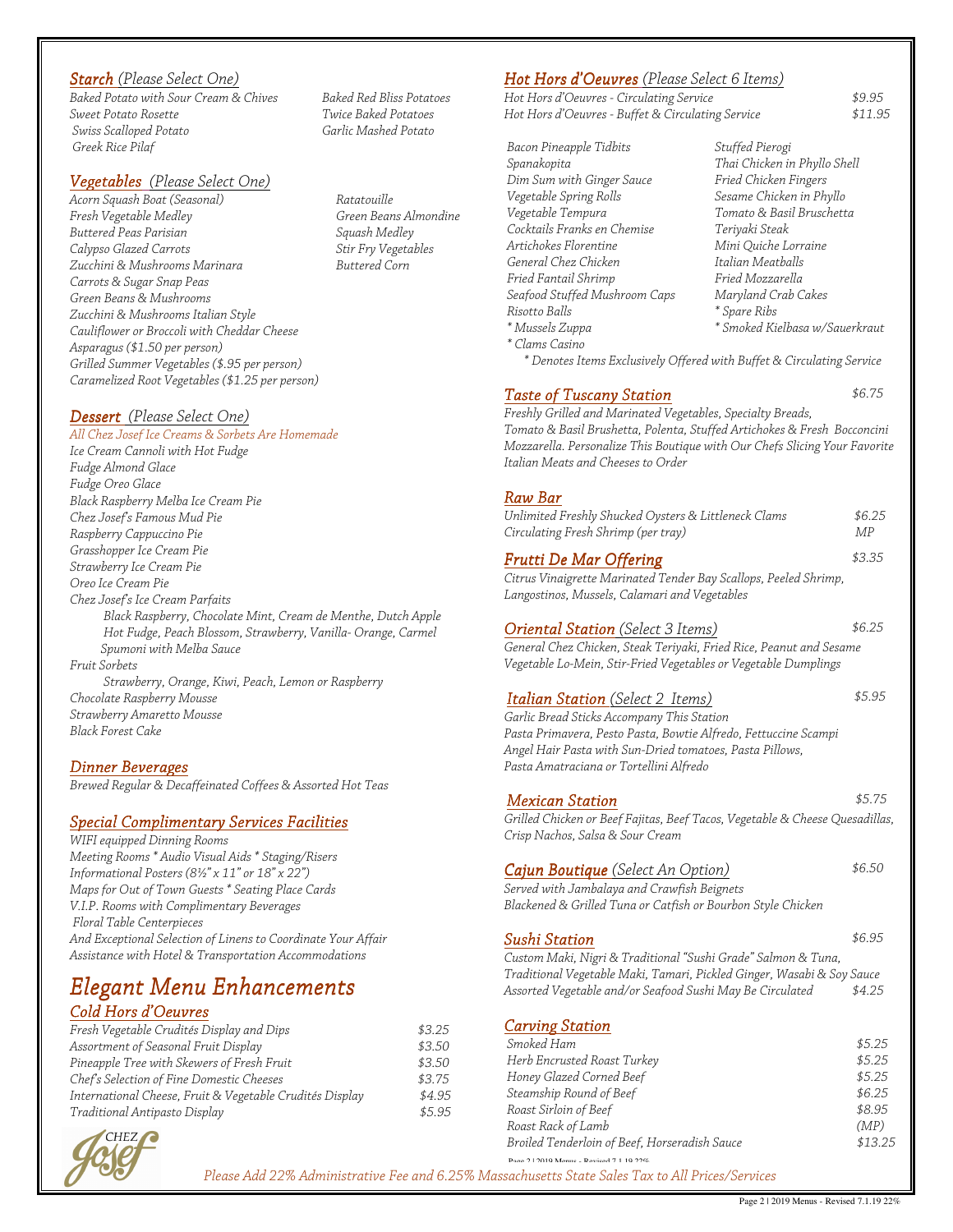# Chez Josef Bread Bakery \$2.50

Chez Josef Boasts a Delectable Assortment of Breads, Rolls & Other Freshly Baked Delights for Your Enjoyment. Our Pastry Chef's Daily Selections will be Served to Your Guests in the European Style, as a Host or Hostess Offers Fresh Breads to Each Table.

#### Appetizers

#### Cold

| Pineapple Sunburst with Peach Coulis                             | \$1.95 |
|------------------------------------------------------------------|--------|
| Strawberries with Triple Sec (in season)                         | \$1.50 |
| Melon With Prosciutto                                            | \$2.25 |
| South Sea Delight (in season)                                    | \$2.50 |
| Half Pineapple or Seasonal Melon Filled with Fresh Fruit         | \$2.75 |
| Meringue Basket Filled with Fresh Fruit                          | \$2.75 |
| Genoa Antipasto ~ Served Family Style                            | \$4.50 |
| Genoa Antipasto ~ Served Individually Plated                     | \$5.25 |
| Gulf Shrimp Cocktail with Cocktail Sauce & Lemon Wedge           | (MP)   |
| Seafood Cocktail with Cocktail Sauce & Lemon Wedge               | (MP)   |
| Hot                                                              |        |
| Seafood Newburg in Puff Pastry                                   | \$3.25 |
| Stuffed Pasta Pillows                                            | \$2.95 |
| Stuffed Portobello Mushrooms                                     | \$3.35 |
| Seafood St. Jacques                                              | \$4.50 |
| Garlic Risotto Cakes with Rosemary, Tomato Coulis                | \$2.50 |
| Eggplant Involtini Stuffed with Prosciutto                       | \$3.95 |
| Stuffed with Prosciutto & Mozzarella Served on Greens or Risotto |        |

#### Pasta

| Select a Pasta and A Sauce                                       | \$2.50 |
|------------------------------------------------------------------|--------|
| Pasta: Rigatoni, Ziti, Penne, Bowtie, Fettuccini or Tortellini   |        |
| Sauce: Marinara, Meat Sauce, Pomodoro Fresco, Pesto Amatraciana, |        |
| Aglio e Olio or Vodka Tomato Cream                               |        |
| Pasta Primavera, Vegetable                                       | \$2.50 |
| Manicotti with Homemade Meat Sauce                               | \$3.00 |
| Linguini with White or Red Clam Sauce                            | \$3.00 |
| Fettuccine a la Scampi                                           | \$2.95 |
| Seafood Paella ~ Shrimp, Scallops, Clams & Mussels               | \$4.95 |
| Zuppa di Pesce                                                   | \$4.95 |
| <u>Salad</u>                                                     |        |
| Greek Salad                                                      | \$1.50 |
| Feta Cheese & Kalamata Olives                                    |        |
| California Salad                                                 | \$1.75 |
| Hearts of Lettuce, Tomato, Grape Tomatoes, Green                 |        |
| Peppers, Rosebud Radishes, Cucumbers & Sautéed                   |        |
| Almonds                                                          |        |
| Hearts of Romaine, Mango Garnish                                 | \$2.50 |
| Caesar Salad                                                     | \$1.95 |
| Toasted Herbed Croutons & Shaved Parmesan                        |        |
| Sliced Native Tomato & Fresh Mozzarella Cheese                   | \$2.25 |
| Served Upon a Bed of Fresh Greens                                |        |
| Mesclun Salad, Confetti of Peppers & Grape Tomatoes              | \$2.50 |
| Chopped Salad                                                    | \$2.75 |
| Baby Field Greens with a Cucumber Sash,                          | \$2.95 |
| Candied Walnuts & Dried Cranberries                              |        |
| <b>Intermezzo</b>                                                |        |
| Fruit Sorbet: Lemon, Raspberry, Kiwi, Peach or Strawberry        |        |
| Served with a Splash of Champagne                                | \$1.50 |
| In a Crystallized Ice Cup with a Ring of Herbs                   | \$2.50 |
| Presented in a Poached Pear, Raspberry Drizzle                   | \$2.95 |

#### **Desserts**

| טט וטטטע                                                 |        |
|----------------------------------------------------------|--------|
| Strawberry Shortcake                                     | \$1.35 |
| Vermont Apple Dumpling                                   | \$2.25 |
| Lemoncello Cheese Cake                                   | \$2.25 |
| New York Style Cheesecake with Fruit Toppings            | \$2.25 |
| Italian Cookie Display with Coffee Station               | \$1.95 |
| Family Style Fluted Waffle Ice Cream Baskets             | \$3.25 |
| Various Assorted Toppings                                |        |
| Assorted Danish Pastry Display & Coffee Station          | \$2.25 |
| Ice Cream Truffle with Coulis Sauce                      | \$2.25 |
| Warm Apple or Peach Crisp á la Mode                      | \$1.75 |
| Phyllo Basket with Fresh Fruit (in season)               | \$2.25 |
| Italian Pastry Display & Coffee Station                  | \$3.50 |
| Fresh Fruit with Chocolate Fondue or Amaretto Zabaglione | \$2.75 |
| Chocolate Dipped Fresh Fruit                             | \$2.75 |
| Traditional Tiramisu                                     | \$3.25 |
| Poached Pear Helen (in season)                           | \$3.25 |
| Crème Carmel                                             | \$1.65 |
| Crème Brulée                                             | \$1.65 |
| Berry Triffle                                            | \$2.95 |
| Flourless Chocolate Torte                                | \$2.95 |
| Chocolate Decadence Lava Cake                            | \$3.50 |
| Creations of Chocolate                                   | (MP)   |
| Ensemble of Petite Desserts                              | (MP)   |
|                                                          |        |
| <b>Flaming Desserts</b> (Select One)                     | \$2.50 |

Accompanied with a Gaufrette Cookie Strawberry , Cherries Jubilee , Peach Brandy Banana Foster

#### Crepes Flambé (Select Two) \$3.20

Served with a Flavored Whipped Cream Strawberry, Peach, Mandarin, Cherry, Banana Chocolate

**Mrs. Skole's Cookie Shop \$3.25** Home Baked Cookies Served to Your Guest From Our Brick Oven Peanut Butter, Sugar, Chocolate Chip and Oatmeal

#### Chez Josef's Viennese Sweet Table \$9.75

A Lavish Display of Superb Dessert Selections From which your guests can choose. An Ice Carving Serves as the Centerpiece for this Memorable Feast.

Offerings Include:

Assorted Petit Fours, Cakes, Tarts, Filled Turnovers, Italian Pastries, Éclairs, Rum Cakes, A Variety of Homemade Ice Cream Parfaits, Mousse Chantilly, Pineapple Palm Tree with Skewers of Fresh Fruits with Hot Fudge Fondue, Cannoli Station, Dessert Crepes Flambé, Fresh Fruit Cart with Chocolate Dipped Strawberries & Much More

# Ice Cream Sundae Station

\$5.25

Our Ice Cream Sundae Buffet is a particular favorite at all festive parties. Your Guests will enjoy filling freshly made Waffle Tulip Baskets with a choice of three flavored Ice Cream, Sorbets and assorted toppings to complete their delicious creation.

# Chocolate Fountain  $$5.95$

The Chocolate Fountain is the new rage and is the perfect touch for your special occasion. Imagine rich, warm chocolate flowing down three ties surrounding by Fresh Fruit, Brownies and Pretzels. If you're looking for something unique and elegant, "The Chocolate Fountain" is not only scrumptious but entertaining as well.